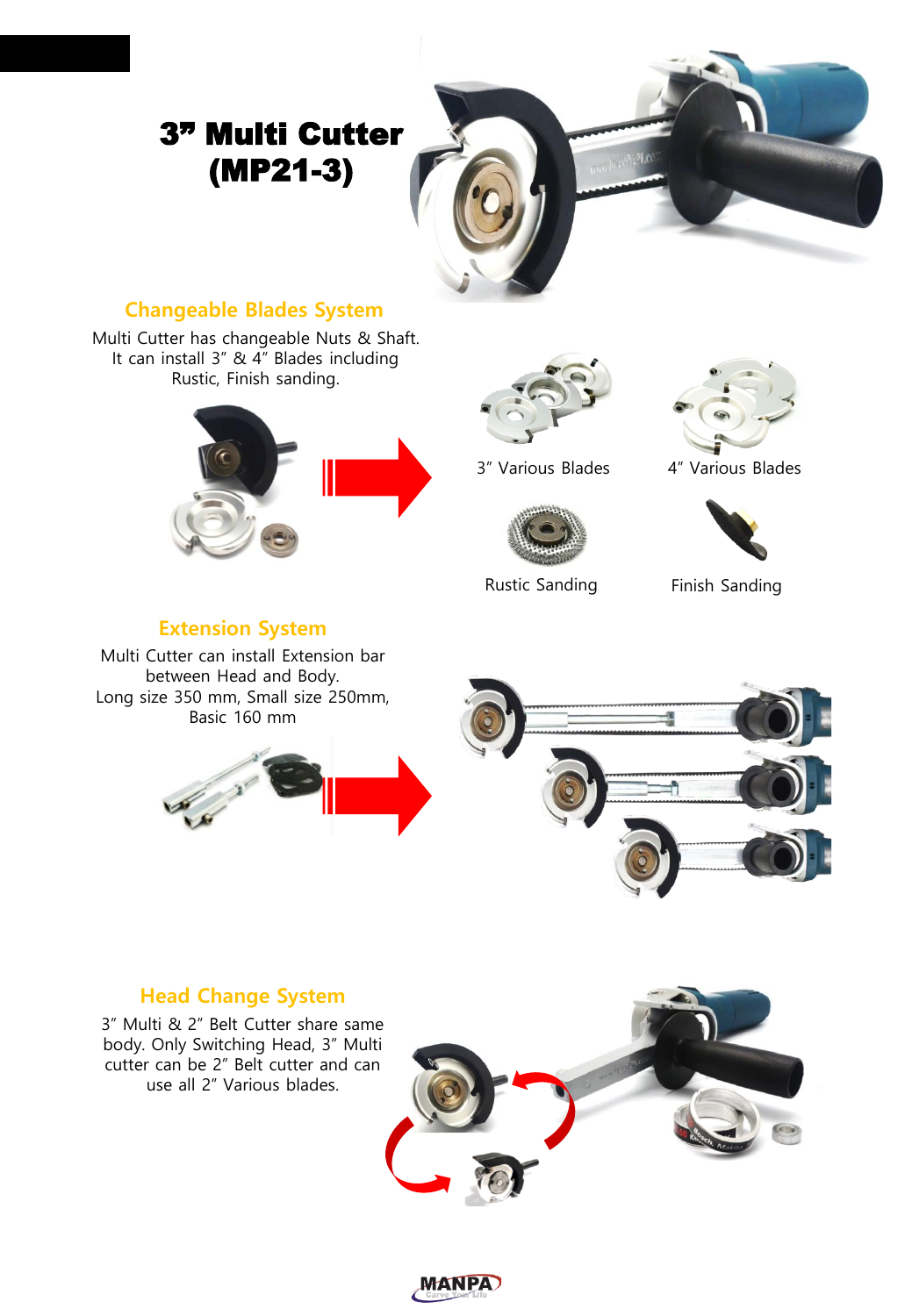

#### **Changeable Blades System**

Belt Cutter has changeable Nuts & Shaft. It can install Only 2" Blades.











Round 8mm Round 12mm

Square Triangle

#### **Extension System**

Belt Cutter can install Extension bar between Head and Body. Long size 350 mm, Small size 250mm, Basic 160 mm



#### **Head Change System**

2" Belt & 3" Multi Cutter share same body. Only Switching Head, 2" Belt cutter can be 3" Multi cutter and can use all 3" & 4" Various blades.



**MANPA**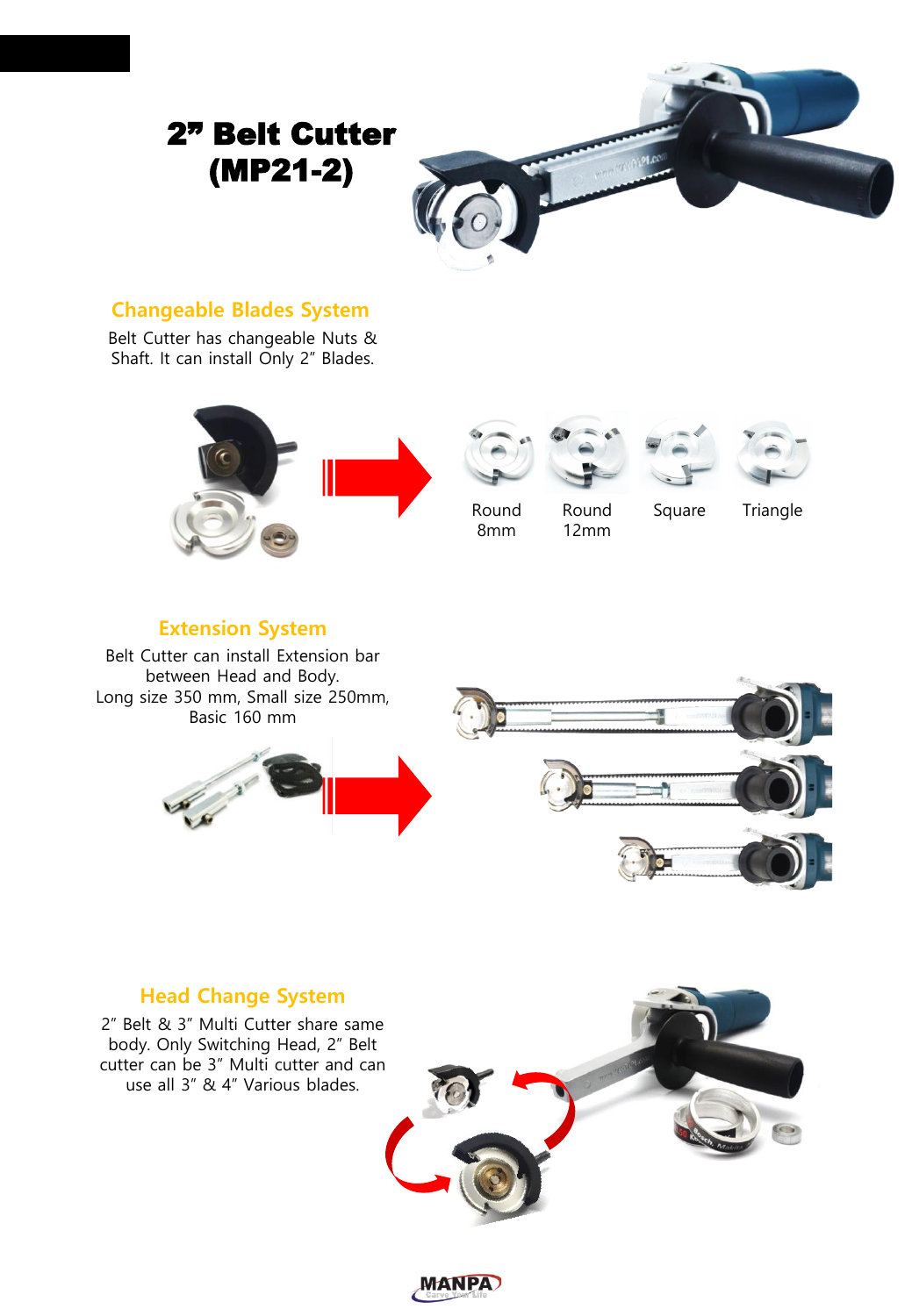# Various Blades







4" Circular Cutter 12mm 3" Circular Cutter 12mm 2" Circular Cutter 12mm

#### **Power Carbide 12mm**

• Smooth & Power Carving with Sharp Carbide 12mm. (Normal Carbide is 8mm)





4" Square Cutter 3" Square Cutter 2" Square Cutter



#### **Special shape : Square**

• Specialized for square grooving & Tenon joints





3" Triangle Cutter 2" Triangle Cutter

#### **Special shape : Triangle**

• Specialized for V textures : Bear, Eagle, Lion furs etc.





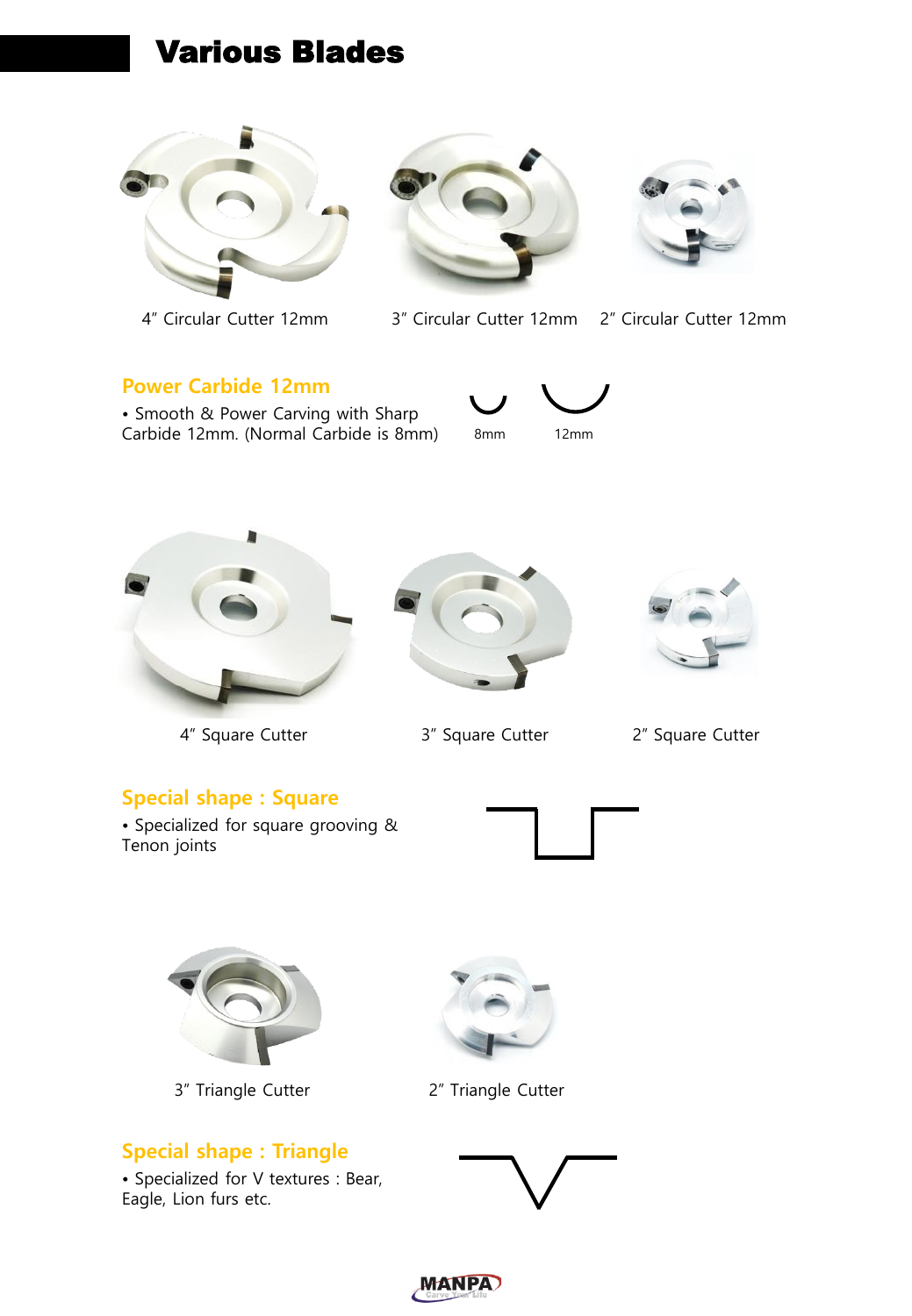# **Grooving tool Recommendation**

#### **Crack Cutter**

- Smooth & Power Carving with Sharp Carbide 8mm.
- Designed for gouging a narrow area like Root,
- Branches, Handle and chainsaw carvings.
- Diameter is 18mm (about 0.8inch)
- Including its extension





#### **Holes Cutter**

- Smooth & Power Carving with Sharp Carbide.
- Designed for gouging inside fast like Bee hive, Bowl, Pot, Trough and any chainsaw carvings.
- Diameter is : 2"(45mm), 3"(70mm), 4"(80mm)
- Option





• Safety Grip & Reduce Vibration : Grinder Holder



• Extension : Sanding Tool



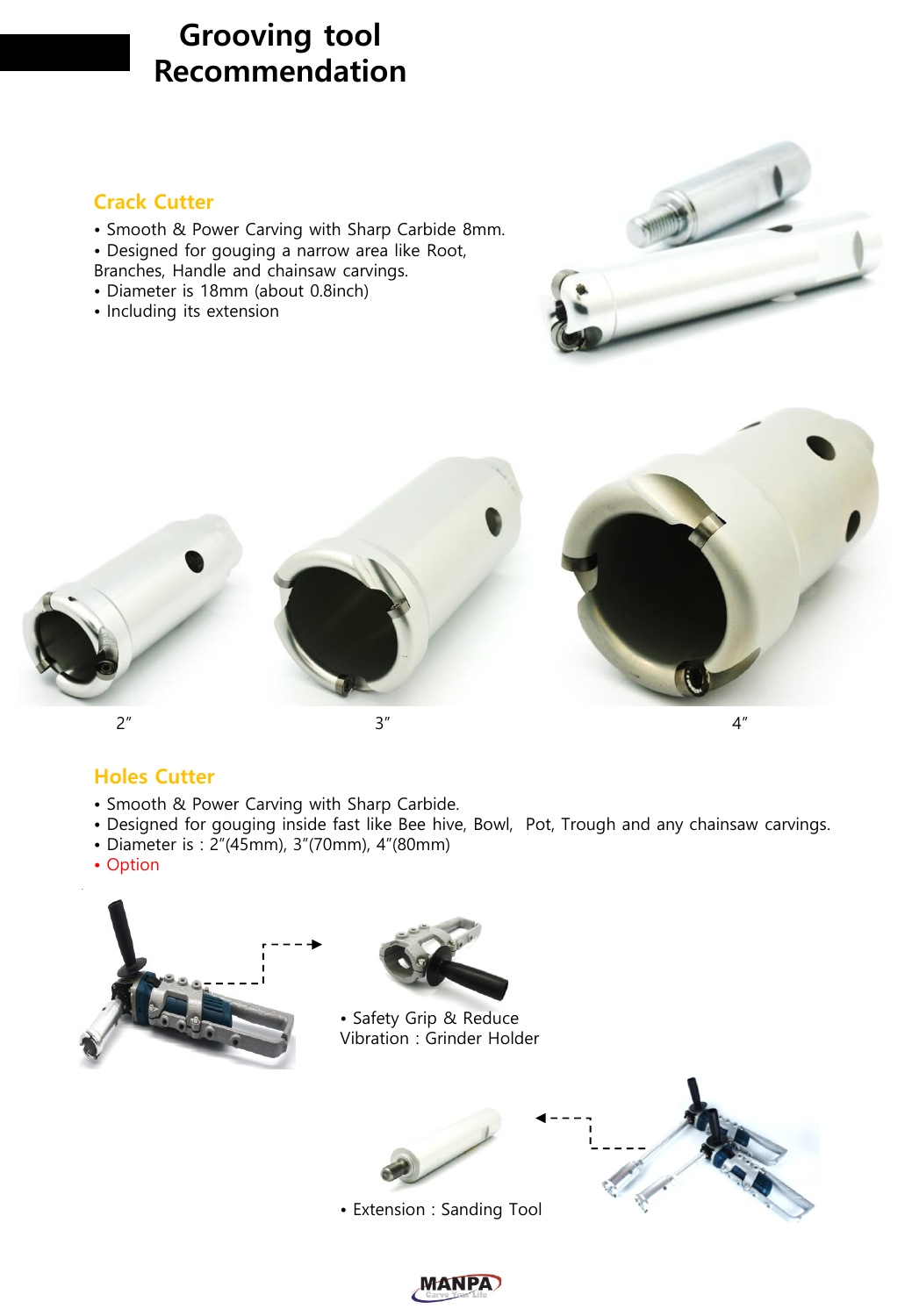# **Rustic Sanding Recommendation**

#### **2" Sanding Wheel**

- Structed Tungsten Carbide Long Lasting.
- Designed for Sanding inside a narrow bowl, Spoon,
- Pot, Bee hive etc.
- Diameter is 45mm.
- Installed in Multi Cutter
- Shape





#### **4" Sanding Wheel**

- Structed Tungsten Carbide Long Lasting.
- Designed for Sanding outside and details.
- Diameter is 95mm.
- Including "Special Nuts"
- Shape







# Wheel Only



#### **4" Sanding Disc**

- Structed Tungsten Carbide Long Lasting.
- Designed for Sanding outside and details.
- Diameter is 95mm.
- Including "Special Nuts"
- Shape

#### **Sanding Shaft**

- Structed Tungsten Carbide Long Lasting.
- Designed for Sanding a narrow area : Handle, Root, Branches and any chainsaw carvings etc.
- Diameter is 18.5 mm.
- Including "Special Adapter"
- Shape



### **Sanding Shaft**

- Structed Tungsten Carbide Long Lasting.
- Designed for Sanding a perfect round : Spoon,
- Bowl, Pot etc.
- Diameter is 32 mm.
- Including "Special Adapter"
- Shape



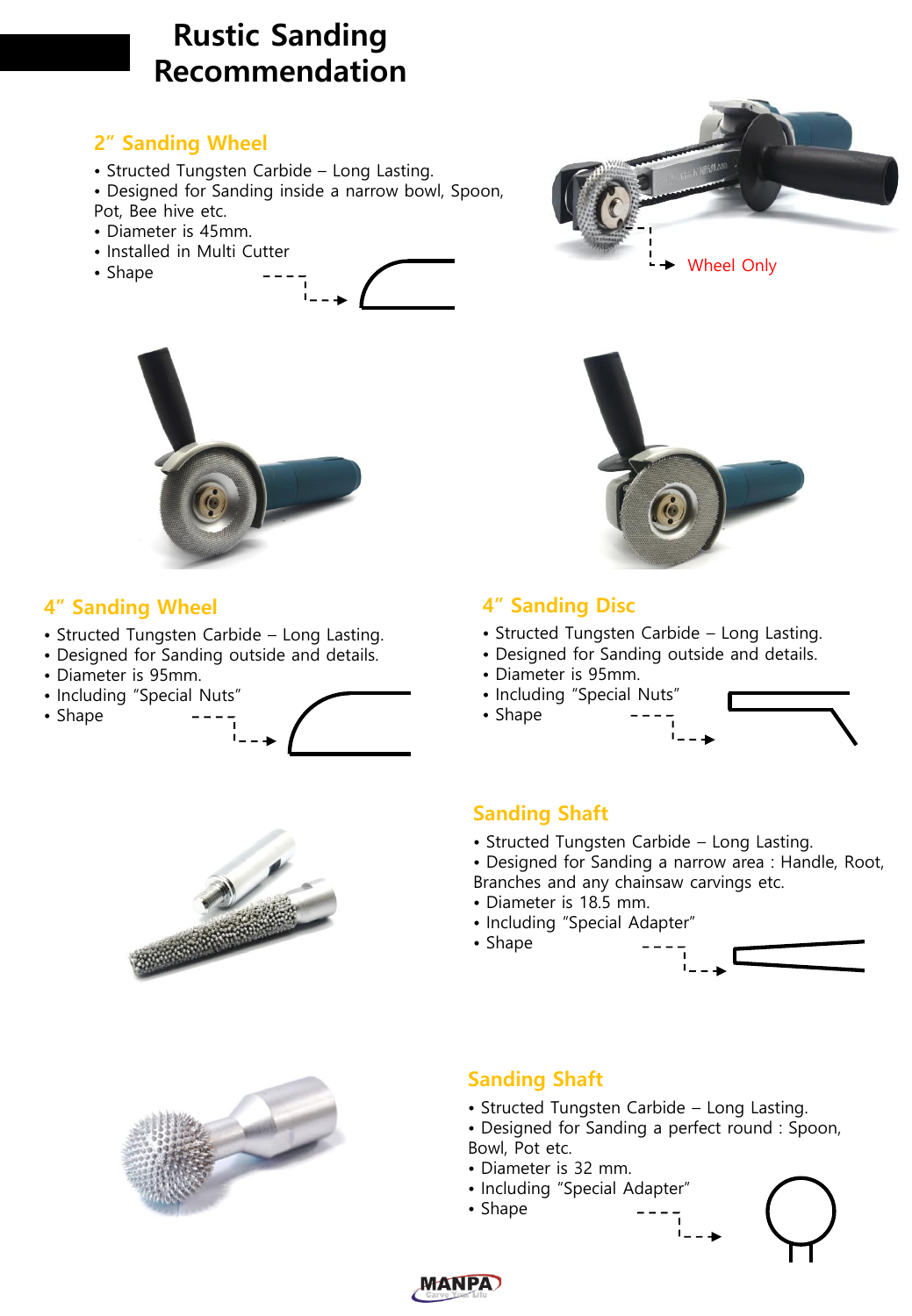# **Finish Sanding Recommendation**



#### **Belt Sander**

- Designed for Sanding Outside : Wave, Round and Flat all types.
- Installed in angle grinder.
- Shape



#### **Assistant Tool 1**

- Designed for Finish Sanding : Narrow, Deep.
- Installed in angle grinder and "Special Adapter" is needed
- Two ways of sanding



#### **Assistant Tool 2**

- Designed for Finish Sanding : Narrow
- Installed in angle grinder and "Special Adapter" is needed
- Two ways of sanding



#### **Sanding Tool**

- Designed for Use : Extension of holes cutter, sanding flex etc.
- Installed in angle grinder and "Special Adapter" is needed



- Designed for Sanding Round areas : Outside & Inside.
- Various size : 2". 3", 4"
- Installed in angle grinder("Special Adapter" is needed), Sanding tool, Assistant tool1, Multi cuttet.